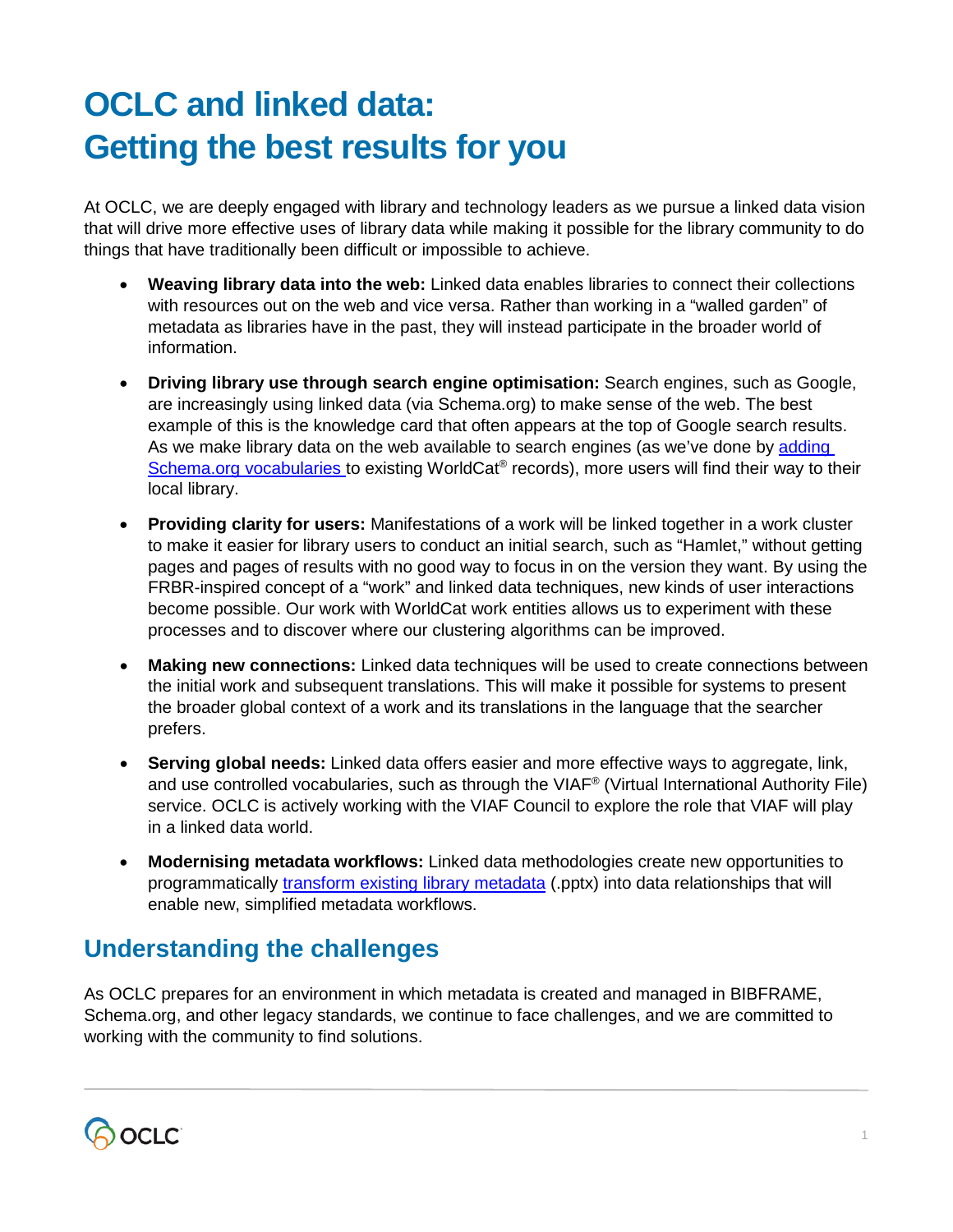- **Finding library data on the web.** There is some evidence that traditional search engine optimisation (SEO) techniques appear to be more successful than referrals from linked data in the current environment. It may take some time for linked data representations to become more useful than SEO techniques with search engines.
- **Producing linked data is more than simply converting records.** Linked data is a fundamental re-design of our data from records to collections of facts about the important people, places, organisations, and concepts—or "entities"—that are important to libraries and their patrons. To be truly effective, linked data statements must be formulated from as large a corpus of data as possible and must draw upon additional data sources, such as Wikidata. Our work in the development of WorldCat work and person entities will provide the bibliographic spine needed in this new environment.
- **The BIBFRAME standard continues to evolve.** OCLC remains committed to working with the Library of Congress to help finalise the official version of BIBFRAME. Multiple variations of BIBFRAME have recently emerged, driving OCLC to build capabilities that support a more complex landscape.
- **MARC isn't going away anytime soon.** While we believe that linked data representations will eventually become the de facto standard, we also believe that MARC will continue to be used by the library community for many years to come. We do plan to support MARC, BIBFRAME, and Schema.org.

## **Continuing our work on behalf of the library community**

At OCLC, we've been leading the way with research and experimentation to overcome these challenges. In 2006, we introduced WorldCat.org™ to help expose library holdings to the web. We then formed more than 50 partnerships with popular websites, including Goodreads, Google Books, and Wikipedia. In 2016, this work helped OCLC drive more than 74 million visits to local library catalogues around the globe.

But our work hasn't stopped, and we continue to research ways to leverage the power of WorldCat to modernise and improve cataloguing and metadata workflows for libraries that want to move to new systems as well as for libraries that wish to keep working in MARC.

We will continue to lead the transformation with a multi-faceted approach to linked data.

• **Linked data research**: OCLC Research continues to be one of the world's leading centres devoted exclusively to the challenges of today's libraries. Our efforts focus on new ways to make the best use of linked data capabilities as the library community prepares for the eventual transition from MARC.

OCLC Research teams continue to explore linked data uses from a variety of angles: as a publisher, consumer, applications builder, and project partner as well as through our involvement in linked data work with standards bodies. This work, including the results of two international linked data surveys, is shaping and informing OCLC's thinking and direction with respect to our prototypes, experimental datasets, products, and services. Visit our [OCLC](http://www.oclc.org/research/themes/data-science/linkeddata.html)  [linked data research](http://www.oclc.org/research/themes/data-science/linkeddata.html) page for a comprehensive list of activities and results.

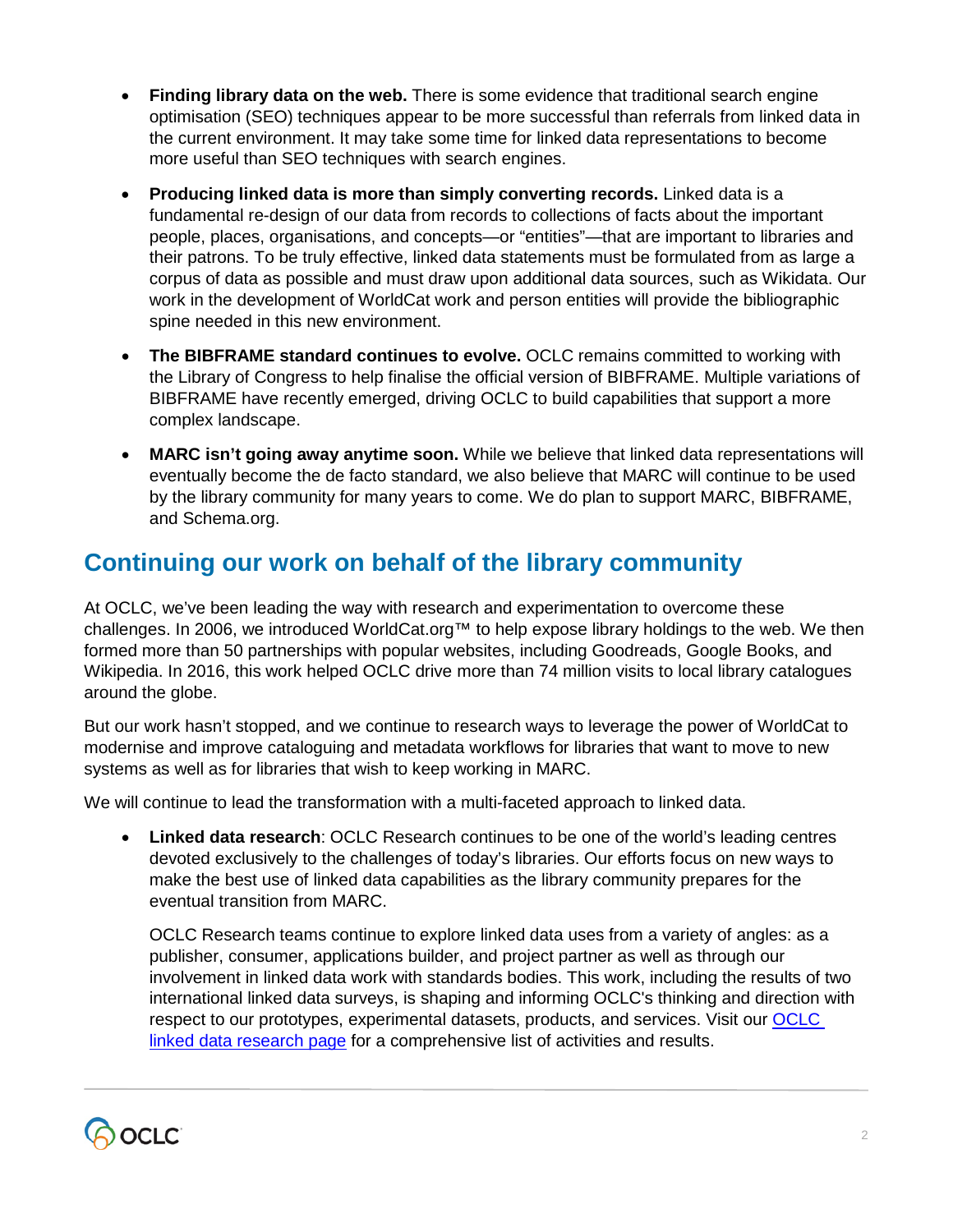- **WorldCat data enrichment**: OCLC is also working with national libraries and universities as well as the Program for Cooperative Cataloging (PCC) to define transitions and practical workflows that will modernise and improve cataloguing and metadata creation. For example, in June 2017, the **PCC Linked Data Advisory Committee** [published a report](https://www.loc.gov/aba/pcc/documents/LinkedDataInfrastructureModels.pdf) describing several unsolved areas of focus that will require community attention in order to create viable linked data implementation and infrastructure models.
	- o The **PCC Task Group on URIs in MARC** recently introduced a change requesting that URIs be added to MARC bibliographic and authority records. When these requirements are complete, OCLC will add URIs to \$0 and \$1 MARC subfields in WorldCat master records as part of our ongoing role as stewards of quality information.
	- o We also agree with this report's finding that, as libraries convert their local catalogue data to linked data, there is a potential for institutions to create entities that are already described on the semantic web. This could necessitate a need for both automated and manual reconciliation workflows, which are actively being discussed in the **PCC Task Group on Identities** (which includes OCLC representatives Diane Vizine-Goetz and Jean Godby) as well as in the **[Linked Data for Libraries \(LD4\) Community Working Group on](https://github.com/LD4/ld4-community-recon/wiki)  [Reconciliation](https://github.com/LD4/ld4-community-recon/wiki)**.
- **WorldCat works**: WorldCat work entities are clustered using the OCLC FRBR work set algorithm, which provides the foundation for new services. The algorithm collects bibliographic records into groups based on author and title information from bibliographic and authority records. Author names and titles are normalised to construct a key. All records with the same key are grouped together in a work set.

Data elements from records within a given work set are aggregated at the work level to form descriptions that are richer and more complete than the descriptions in individual bibliographic records. As of July 2017, more than 215 million [WorldCat work entities](http://www.oclc.org/developer/develop/linked-data/worldcat-entities/worldcat-work-entity.en.html) are available.

- **WorldCat persons:** WorldCat person entities connect related information about specific people into a brief description that includes various formats of the person's name, creative works that the person has produced, and biographic sources of information about the person. As of July 2017, WorldCat persons include more than 117 million descriptions of authors, directors, musicians, and others, which have been mined directly from WorldCat. These entities were used in a linked data pilot programme in which libraries used WorldCat persons in their regular workflows. See an example of a [WorldCat person entity.](http://experiment.worldcat.org/entity/person/data/2632761471)
- **Descriptions of works and their translations:** As of June 2017, WorldCat records represent works in more than 490 languages. We leveraged this data in our recent study of works and their translations to produce two key outcomes.
	- o We identified [best practices](https://www.asist.org/publications/bulletin/decemberjanuary-2017/from-records-to-things-managing-the-transition-from-legacy-library-metadata-to-linked-data) for describing translated works (using the most "machinereadable" features of MARC) to ease the automatic conversion from MARC to linked data.
	- o We are [merging descriptions](http://www.oclc.org/content/dam/research/presentations/smith-yoshimura/oclcresearch-challenges-of-multilingualism-lorentz-workshop-2017.pptx) (.pptx) of translated works with corresponding Wikidata descriptions to obtain the language and script of the original work, the source and target languages, and the names of translators. This information may be incorrect or not represented in the source MARC record.